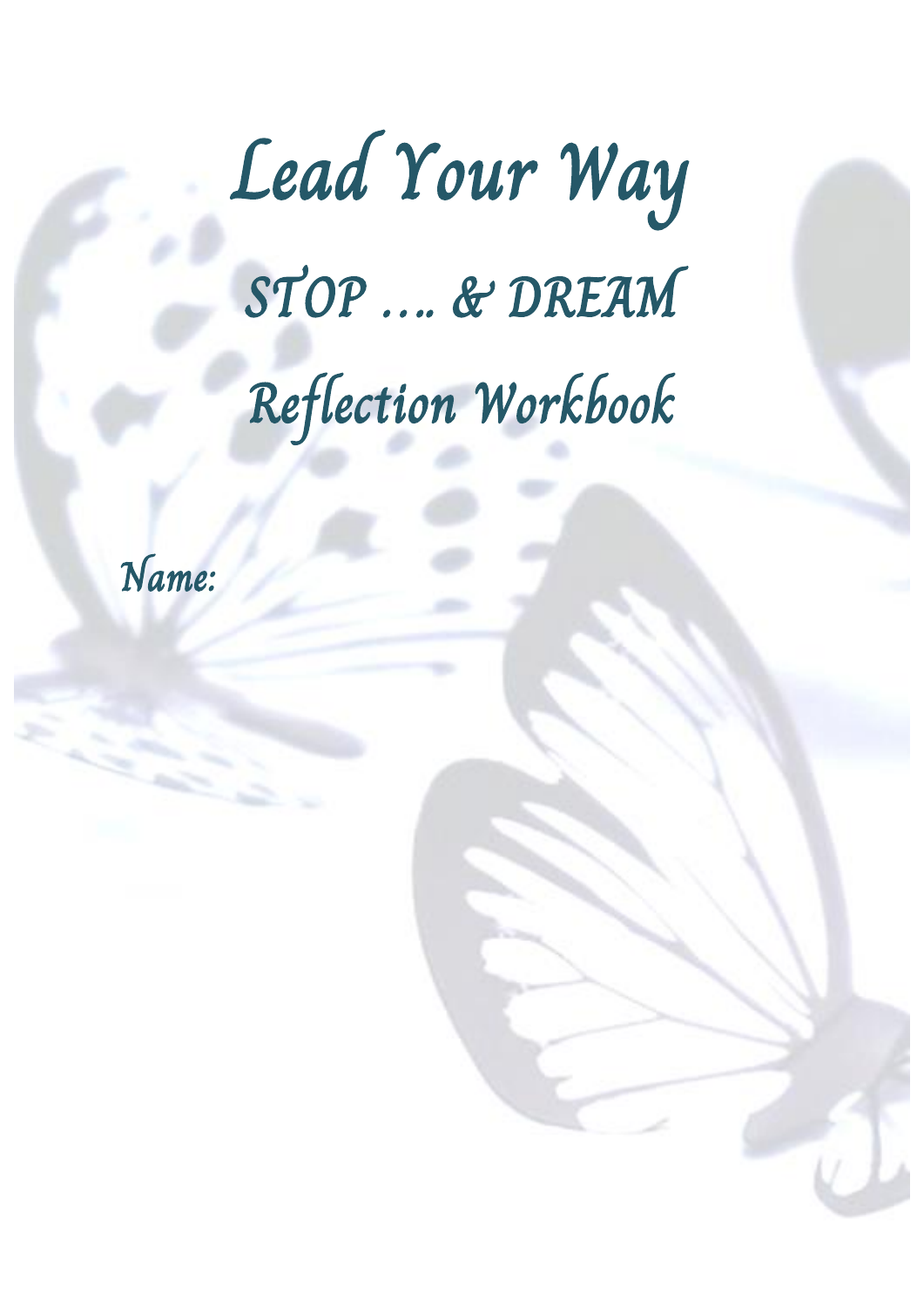### STOP … & DREAM

'Your Way' is all about you. It is a homecoming to your essence, who you are, what you want, and dusting off your purpose  $-$  your why.

My methodology has 2 phases: A static or reflective phase ('STOP'). And a dynamic or forward phase (here, this is 'DREAM').

By the end of this workbook, we will have the foundations for a blueprint of the essence of your leadership (Your Leadership Design) which can form the basis of your intentional leadership mission and career.

Let's get started!

#### Paula

### The power in stopping

Often, and particularly as leaders, we are not conditioned to stop. We are conditioned to keep going – there is always something more to be done. Action is valued. We are making progress.

But to where? Why? With and for whom? How do we actually feel? Are we concentrated on the destination only, or the journey?

Taking the time to stop has the following benefits:

• Building awareness: Noticing and observing thoughts and feelings

---

- Re-charging / re-invigorating energy
- Sense-making and reflecting
- Course correcting
- Conscious and intentional Leadership Practice
- Cultivating gratitude and appreciation

Are you ready to  $STOP$ ? In this workbook there are a number of thought starter coaching questions and exercises to complete to get you thinking.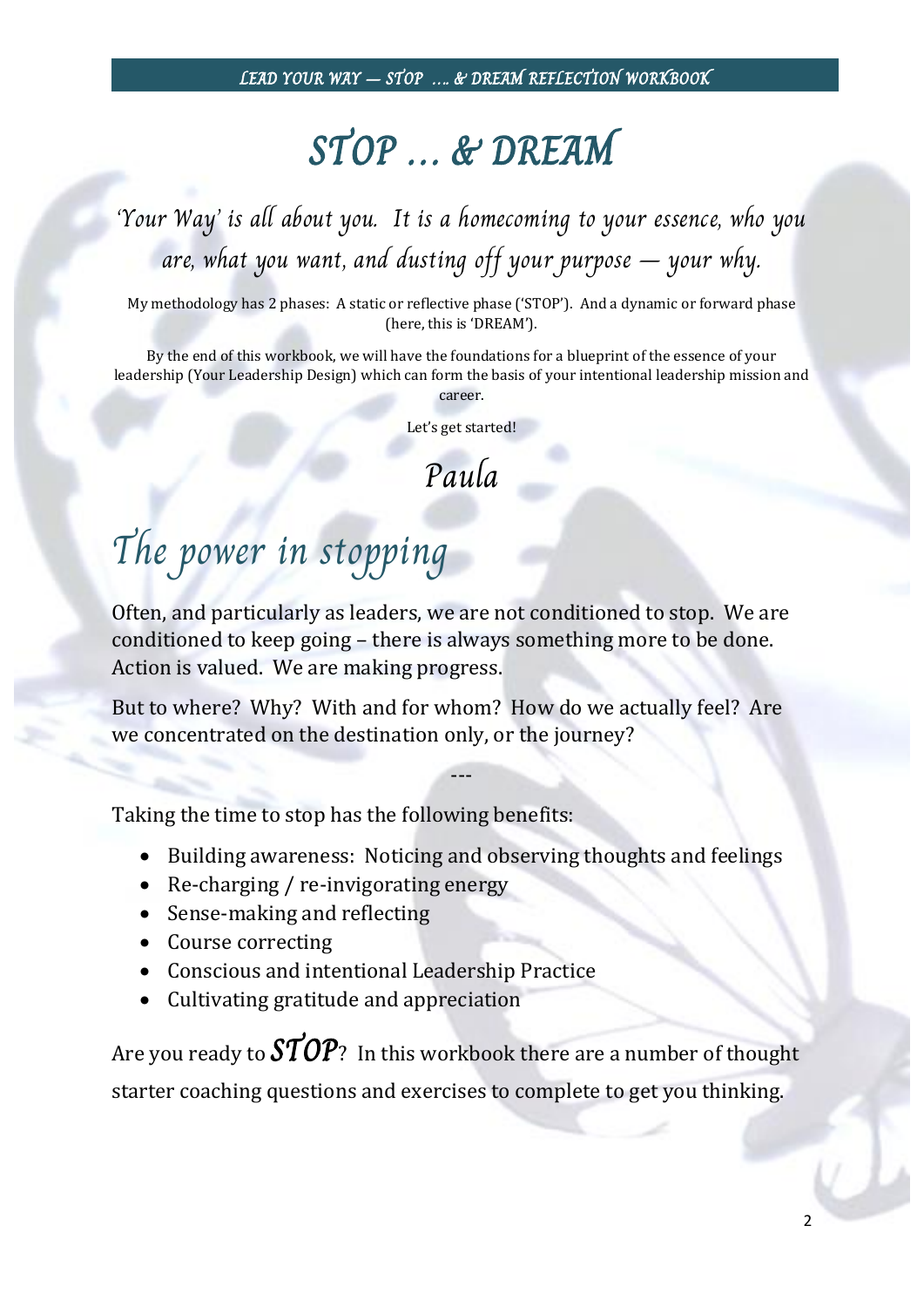### Thought starter questions

What is my current situation? (Write anything that comes to mind)

(Rate your satisfaction level 1 – 10 (1 being not at all satisfied and 10 being completely satisfied)

|                                                        | $1 - 10$ |
|--------------------------------------------------------|----------|
| Working life                                           |          |
| <b>Family life</b>                                     |          |
| Social life / relationships / friendships              |          |
| Personal growth and development / intellectual         |          |
| Financial / wealth                                     |          |
| Physical health / fitness                              |          |
| Service/voluntary work / supporting others / community |          |
| Mental health / resilience                             |          |
| Fun / joy / happiness / laughter / entertainment       |          |
| Physical surroundings and environment                  |          |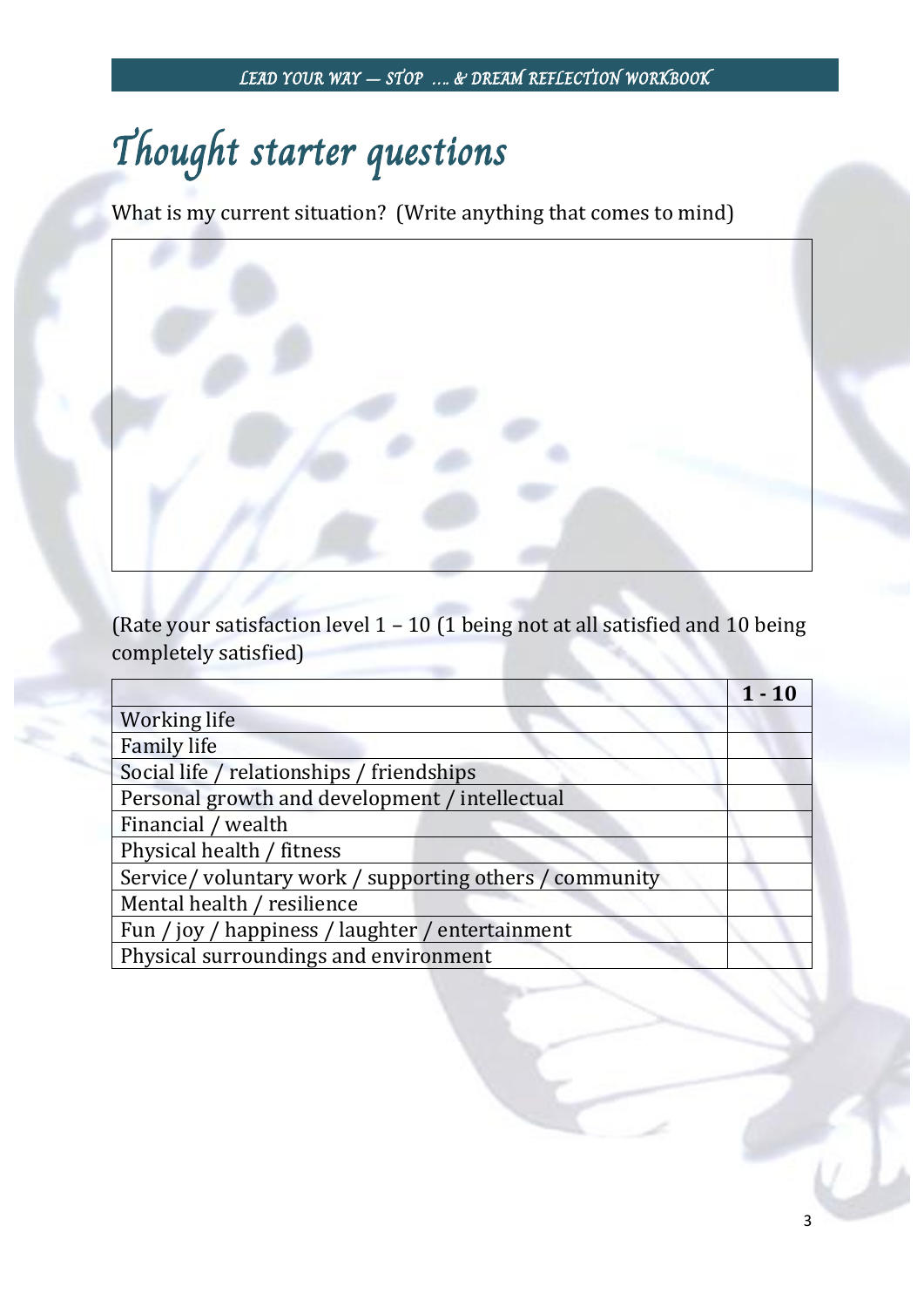What am I feeling? (Pick 5 words from the following list of words and highlight or underline – or add your own word – and highlight and underline)

| Calm           | Confident    | Relaxed     | Adventurous | Inspired   |
|----------------|--------------|-------------|-------------|------------|
| Exasperated    | Regretful    | Impatient   | Afraid      | Fulfilled  |
| Vibrant        | Passionate   | Engaged     | Safe        | Lonely     |
| Delighted      | Upset        | Capable     | Free        | Exhausted  |
| Expectant      | Stimulated   | Content     | Hopeless    | Happy      |
| <b>Brave</b>   | Unsure       | Worried     | Restless    | Warm       |
| Self-conscious | Peaceful     | Discouraged | Proud       | Frustrated |
| Excited        | Optimistic   | Disgruntled | Overwhelmed | Amazed     |
| Serene         | <b>Bored</b> | Weary       | Blessed     | Encouraged |
| Thankful       | Reflective   | Indifferent | Determined  | Resistant  |
|                |              |             |             |            |

Are there any feelings in the above box that you didn't highlight / you don't feel, but you would like to feel?

What is the point? (This is my favourite question of all time! Literally – ask yourself – what is the point? Why do you do what you do? Who does it serve? Why is it important to you / others?)

4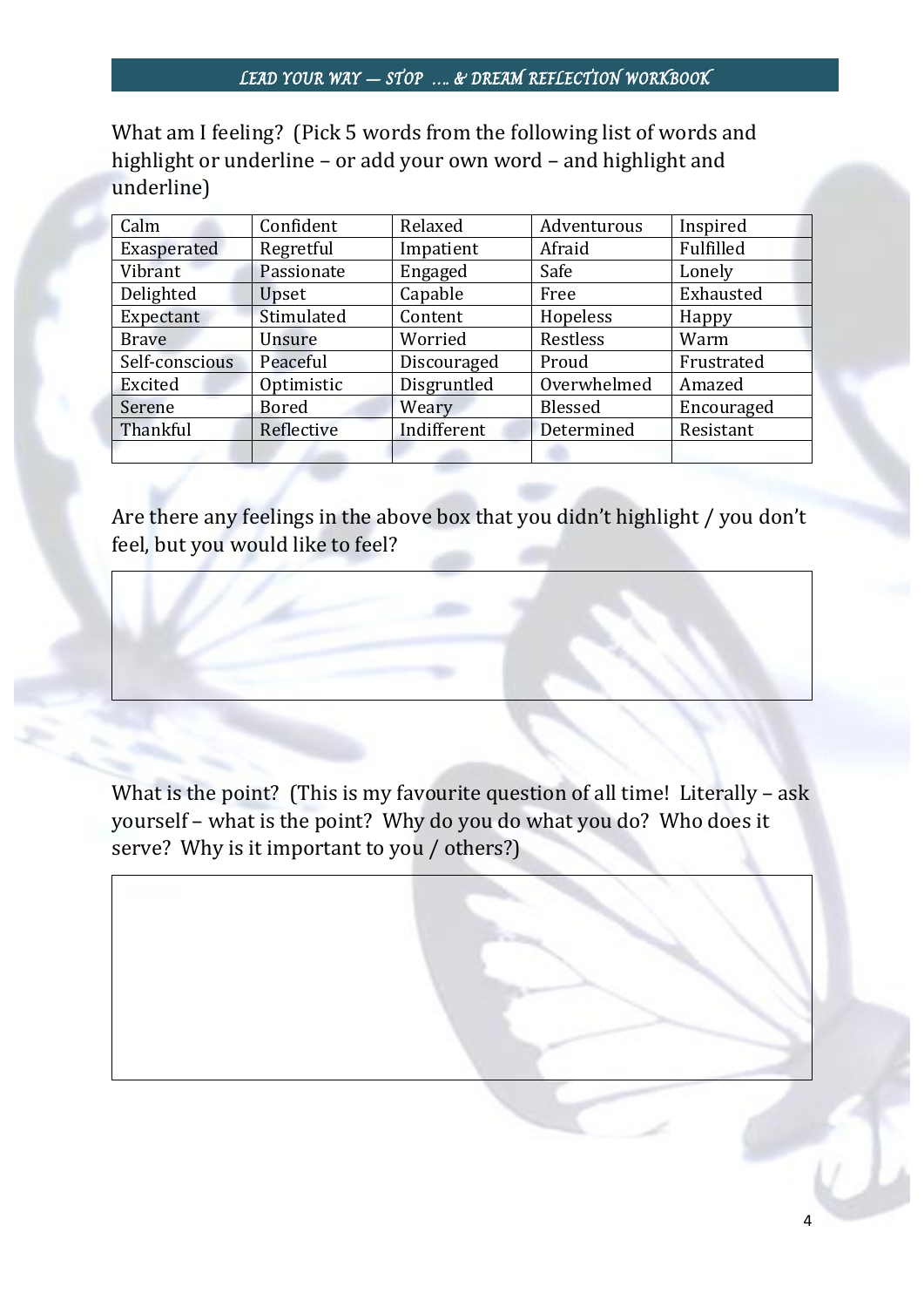When are you 'in flow'? When do you experience time disappearing without you noticing? What absorbs you? (If you can't think of a present example … is there a time when you remember being 'in flow'?)

Think about the following statements and think about where you would place yourself on a scale of  $1 - 10$  (1 being low and 10 being high)

| I wake up in the mornings feeling excited and hopeful for the day |  |
|-------------------------------------------------------------------|--|
| ahead                                                             |  |
| I finish my working week feeling energised and motivated          |  |
| I feel my contribution makes a significant difference to others   |  |
| I feel genuinely fulfilled in my work                             |  |
| I feel I am using all my creative skills and experience           |  |
| I feel valued                                                     |  |
| I am contributing all of my capability                            |  |
| The people around me and above me get the best out of me          |  |
| Conditions around me enable me to experience leading long term,   |  |
| sustainable and meaningful change                                 |  |

### The power in dreaming

When did you last let your mind go crazy and allow yourself to dream big?

As children, we want to be authors and astronauts – we have limitless ideas about what we might do 'when we grow up'.

Sadly, for many of us, our dreaming becomes more confined, we put limits on ourselves, we trade off responsibilities and our perception of reality with our wildest dreams.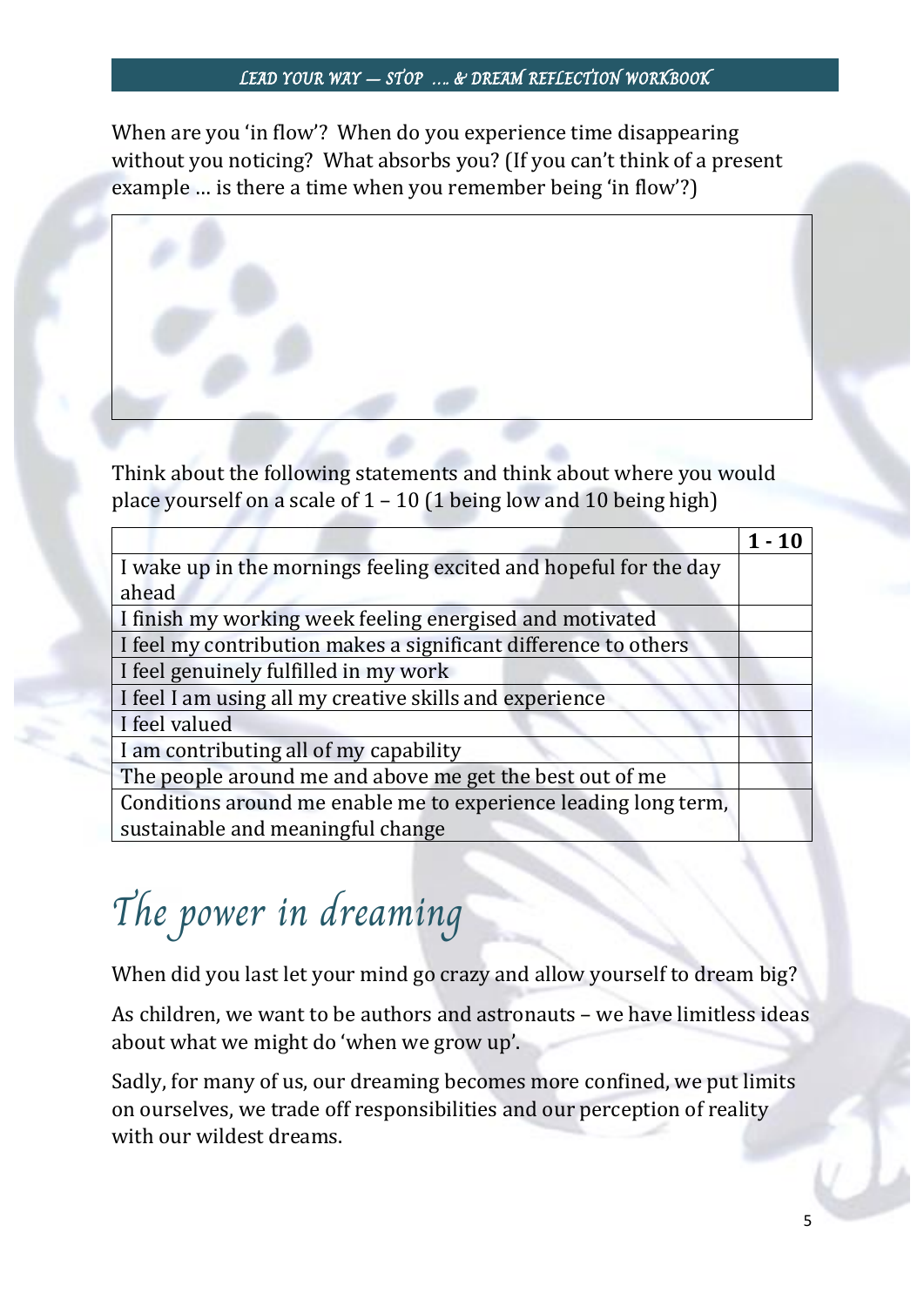However, dreaming can unlock possibilities and lead to a much more fulfilling and impactful working life – if we just allowed ourselves to think those audacious thoughts!

---

Taking the time to dream has the following benefits:

- We push beyond boundaries which may indeed be real or may be perceived.
- We can ignite sparks of joy and creativity which are inside us
- We build up leadership as a mission and life purpose rather than a job
- We create a sense of possibility for the future
- We build curiosity and ignite wider questions which leads to growth

Are you ready to  $\mathcal{D}\mathcal{R}\mathcal{F}\mathcal{A}\mathcal{M}$ ? In the second part of this workbook there are a number of thought starter coaching questions and exercises to complete to build your awareness of your bigger ambitions.

## Thought starter questions

What do I love to do? What lights me up? (Write anything that comes to mind – share an example or two when you have felt really purposeful)

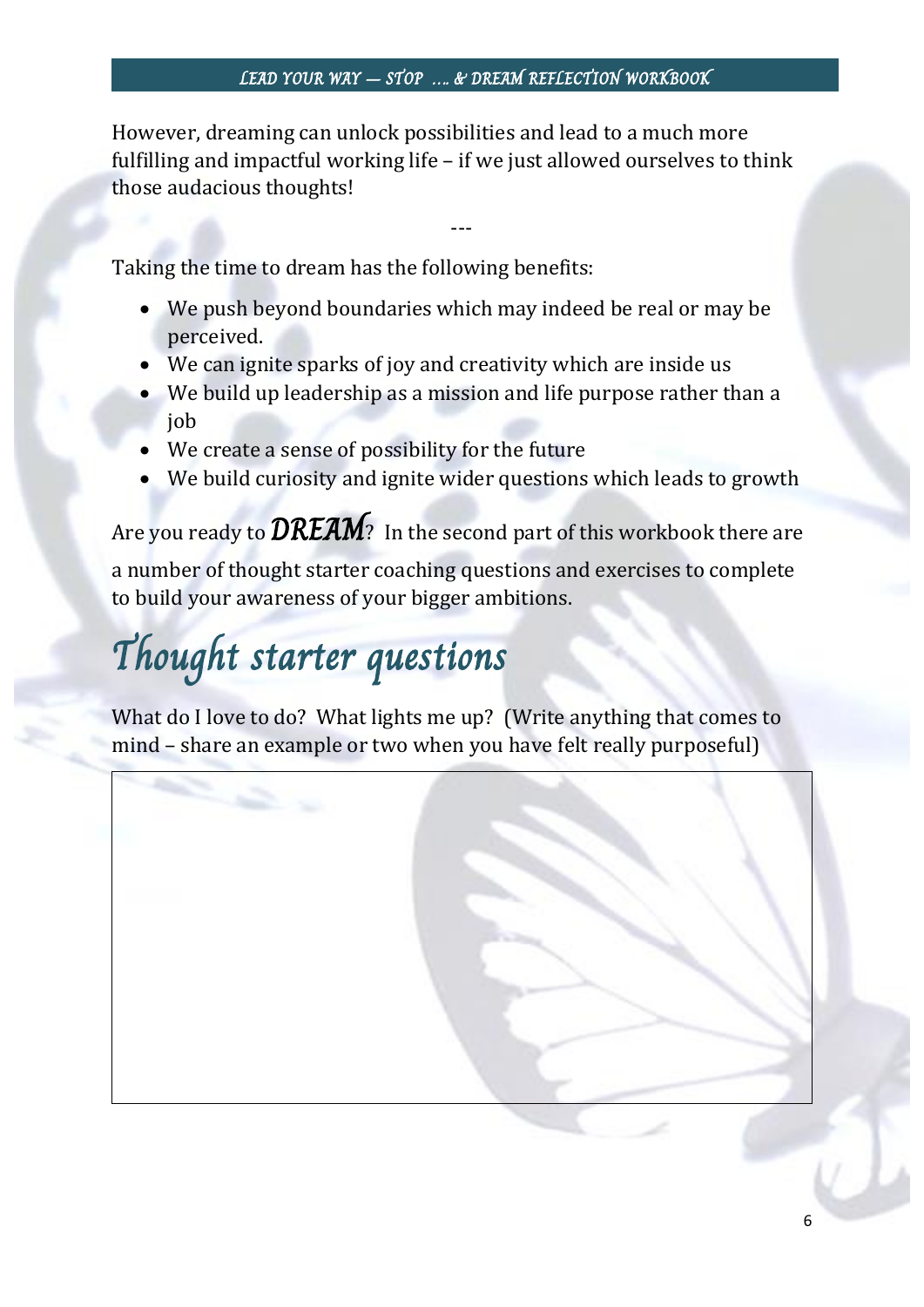What have I let go of from my childhood or my earlier life, that I enjoyed and found fun, creative, and challenging, that I don't do anymore?

What does leadership mean to me in the next 5, 10, 20 years? What do I want to spend my time doing? What impact / experiences would I like to have?

The leader I am becoming (or becoming more of …): What 3 – 5 words would you like to choose which **describe** your forward leadership approach? And what 3 – 5 words would you choose to describe how you would like **others to feel** around you?

| <b>Description words</b> | <b>Feeling words</b> |
|--------------------------|----------------------|
|                          |                      |
|                          |                      |
|                          |                      |
|                          |                      |
|                          |                      |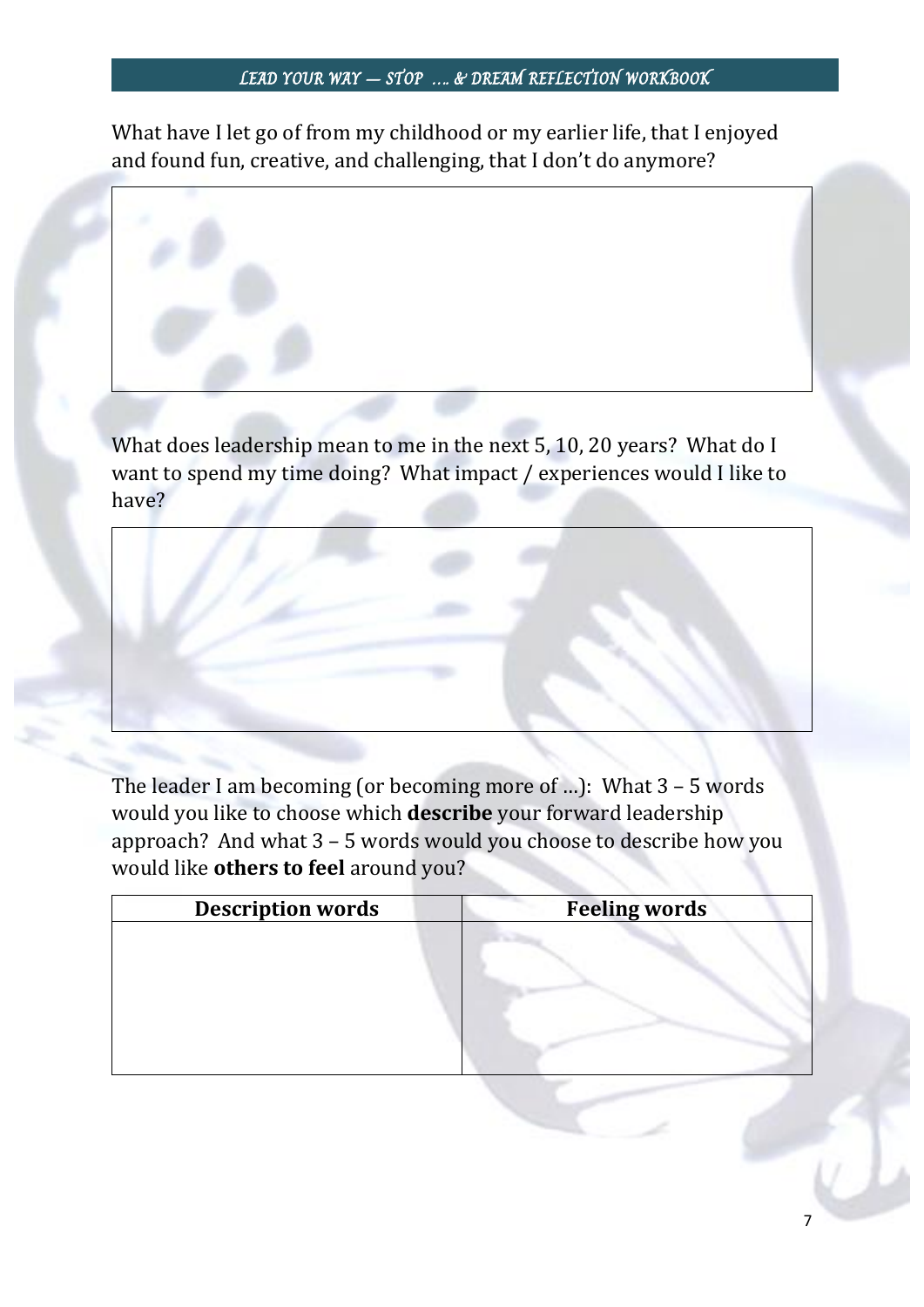Looking back (from the future): Fast forward 20 or 30 years – what would you like to achieve as a legacy in your working / professional leadership life?

Do you sometimes experience limiting beliefs or stop yourself from dreaming or reaching for your ambitious dreams? If so – do you have a sense of what holds you where you are? (This could be your perceptions of fear, risk, imposter syndrome or something else entirely)

Can you have a go at describing the DREAM? What is your audacious ambition?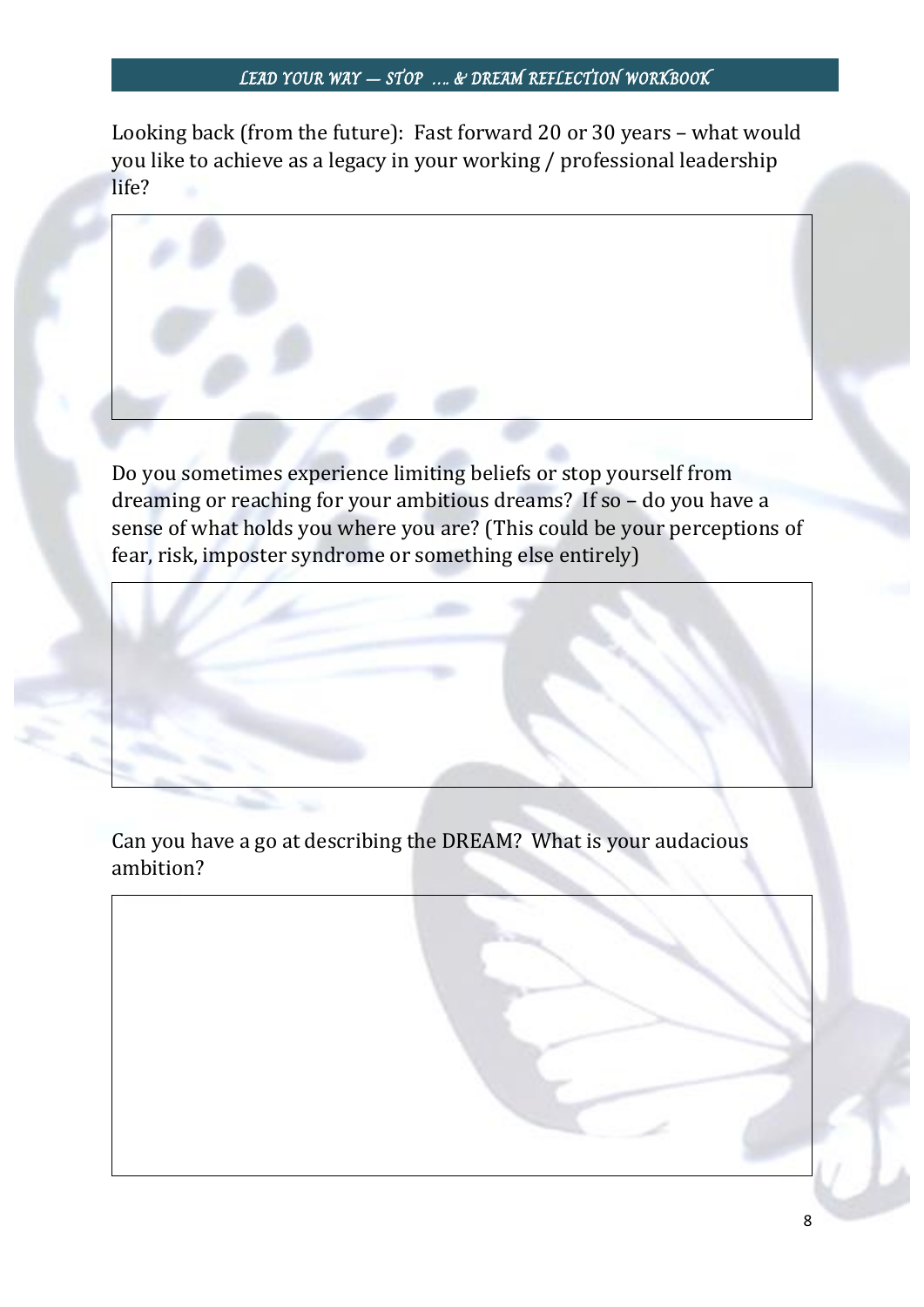Finally, complete one of the following creative visualisation exercises (or you can complete both if you would like to). These exercises may feel a little strange and odd and very different to your usual professional practice – just try to go with the flow and enter into the spirit of it! No one is judging the outcome; it is purely an exploratory resource on our journey to dreaming big!

- 1. **Create your vision or action board.** Take a large piece of A3 paper or card. Cut out images from magazines which speak to you – don't think too much about it – just any image which you find resonates with you and represents something about your future that you would like to happen. This can be just about your professional life, or about your whole life (e.g., work, family, home, travel, health …). You can complete this online e.g., using a PowerPoint slide and importing online images). Try to use images rather than words. To find out more about the principle and neuroscience of vision or action boards, you could read 'The Source' by Tara Swart.
- 2. **Write a letter to yourself … from your future self.** Imagine it is 20 or 30 years from now. What would your future self be saying to you? What would your future self be describing that has happened, what you achieved, how you led and lived your professional (and home) life. Try to write in detail and describe visually some of the elements rather than just listing experiences, activities, or achievements. How does your future self feel? What advice would your future self give to you now?

### STOP … & DREAM

'Your Way' is all about you. It is a homecoming to your essence, who you are, what you want, and dusting off your purpose - your why.

What has STOPPING and DREAMING opened up for you? I sincerely hope that you have found this workbook enlightening and helpful in your leadership practice.

If you would like to explore what you have discovered in the workbook some more, then why not book in for a session to debrief your thinking? Or enquire about scheduling an investment in yourself and some 'me time' to develop your thinking with a series of  $1 \times 1$  sessions or join an upcoming group session.

Leading YOUR WAY is for you and up to you. I would love to walk alongside you on that journey and help to inspire, challenge, and build your self-belief and leadership impact!

#### **www.vantagepointsconsulting.com/workwithme**

Paula